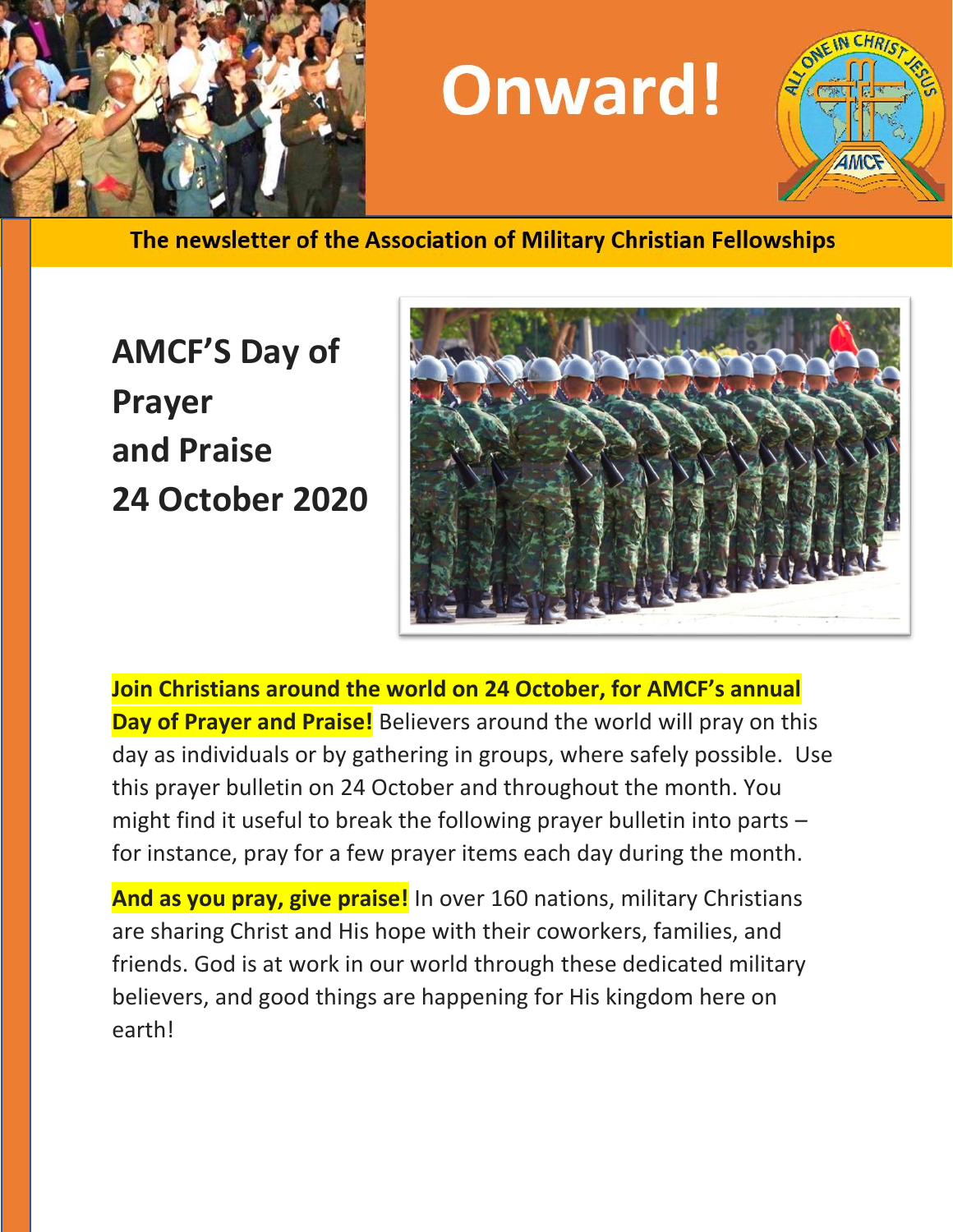

### **COVID-19 & Military Ministry:**

**A Message from AMCF President General (Ret.) Srilal Weerasooriya**

COVID 19 is now one of the greatest enemies facing military Christian fellowships (MCFs) – **yet the world's militaries are functioning normally despite it, so we in AMCF still have our mission. That has not changed.** 

We must find ways and means of reaching military personnel. AMCF vice presidents and MCF leaders worldwide have been active by having virtual conferences and teaching sessions. I encourage them to keep up the momentum. At the moment, this is the only option available for international ministry in many nations. The pandemic has brought many restrictions, but in some countries the restrictions have been relaxed and limited numbers of people are permitted to meet together for Christian meetings and church services. We must encourage MCF leaders

to not sit back but to take advantage of opportunities to get together whenever they can.

In my own country (Sri Lanka), we have had only 13 deaths due to COVID, with over 3,000 infected. Through the gradual lifting of restrictions, the MCF is meeting physically now in Sri Lanka. We are not the only country where God has been gracious.

I am praying that the MCFs will be kept alive and strong worldwide. Pray fervently that we find a solution. It may take over two years to



produce a vaccine and administer it. These are discouraging thoughts, but we have to look up and turn to Jesus.

**The Bible is replete with stories of God's supernatural intervention.** In 1 Samuel we read of David being discouraged when he realized that the Amalekites had attacked the city and taken their wives and children hostage. The people were contemplating stoning David, yet he led his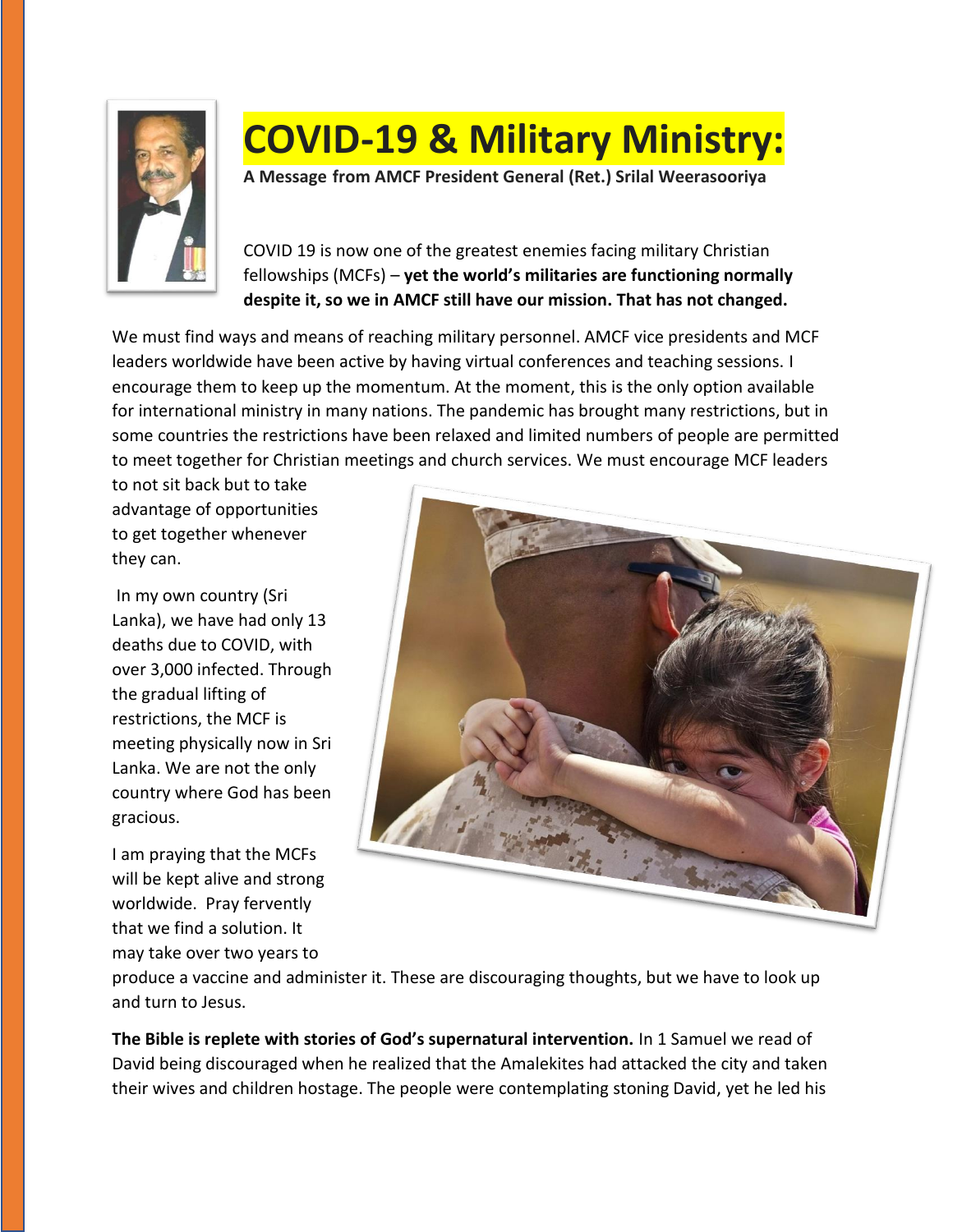men to rescues their families. The world today is in a similar situation. As the pandemic has caused devastation in our nations, taken away our loved ones, taken away our peace, and destroyed economies, some may be left discouraged and desperate.

We need to be like David and put our trust in God, for God is still in control. We must never forget that. Think about a rainy cloud that settles on top of you – yet the sun is always shining above that cloud. It is only a matter of time until the clouds part and the sun shines.

#### Right now:

1. Remember what God has done for us in the past, count our blessings, and giving thanks.

2. Remember what God has promised in Joshua 1:9 -- the Lord is with us wherever we go. 3. Remember to never lose faith and always work toward our goal. God is omnipresent,

omniscience, and the creator of earth. He is the same yesterday, today, and forever.

**I leave you with this thought: When you pray, pray with confidence. Believe that He is more than able to meet your needs**.

### **AMCF DAY OF PRAYER REQUESTS**

### **General Prayer Items:**

**AMCF Leadership** Pray for the AMCF president, vice presidents, and leaders of all national military Christian fellowships (MCFs). Pray that vice presidents will be able to broaden their ministries. Pray that MCF leaders worldwide will face challenges in the strength and wisdom of the Lord, and that all who are associated with AMCF will share Christ in ways that promote AMCF's motto of "all one in Christ Jesus."

**AMCF's Principal Supporting Organizations** Pray for MSO's discipleship training programs in East Asian countries (Cambodia, Laos, Myanmar, Vietnam) and also Central Asian countries. Ask that 2021 ministry plans, such as MSO's annual training program MEO, will be implemented without disruption due to COVID. Pray for MMI's plans for future ministry and God's leading on those plans. Pray for ACCTS' planning of an AMCF Interaction program.

**UN Peacekeepers** Pray for discerning, professional performance by military Christians in peacekeeping, military, and other forces working to restrain terrorism and war; for Spirit-led readiness to share Christ's hope; for their safety; and for repentance for those who need to seek it.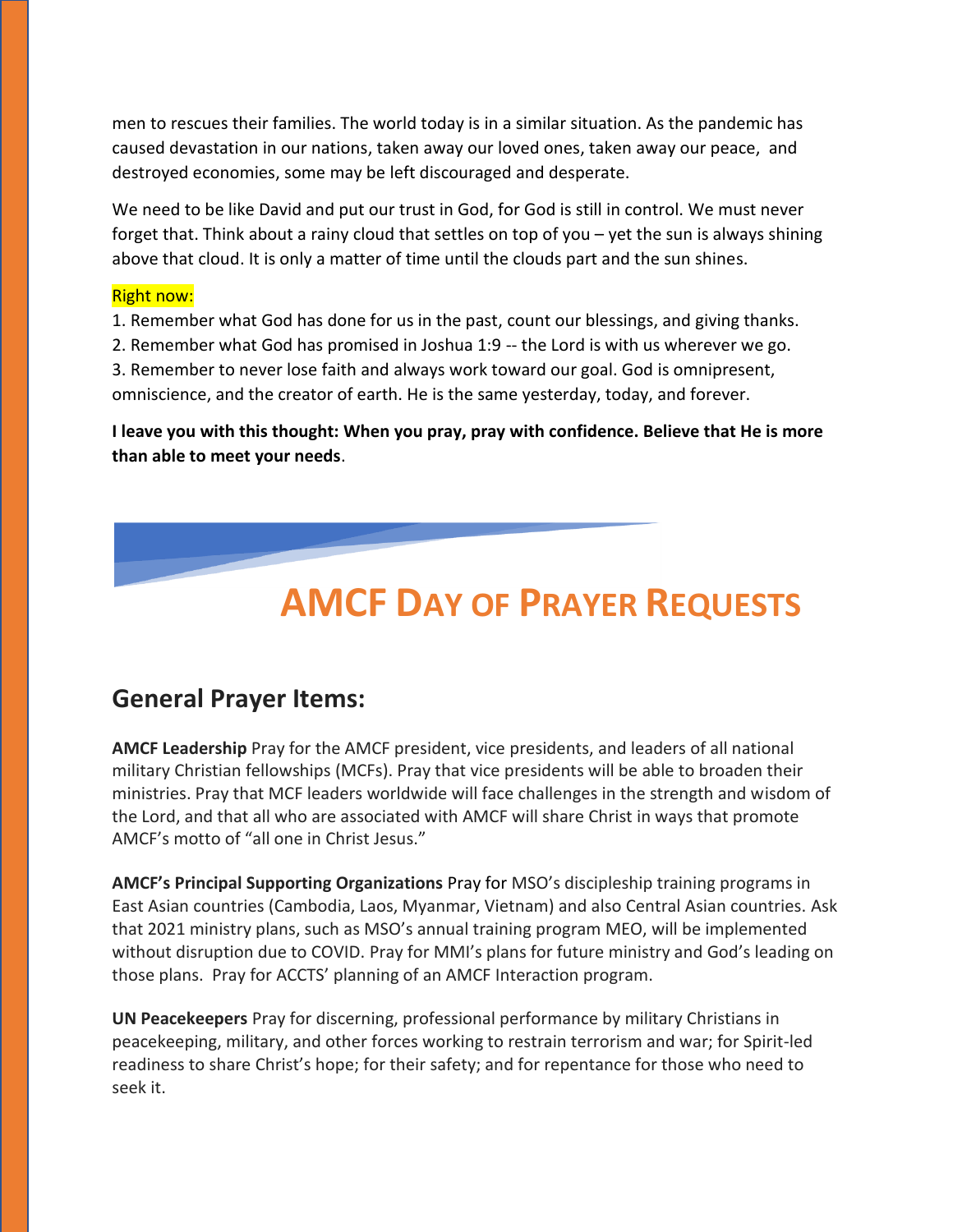**Persecuted Believers** Pray for Christians in nations where it is difficult to be a Christian. Open Doors USA lists the following nations as the most difficult in which to be a Christian: North Korea, Afghanistan, Somalia, Libya, Pakistan, Eritrea, Sudan, Yemen, Iran, and India.

**COVID-19** Pray for protection from this virus and healing for the sick. Ask for God's wisdom on all who are working toward a vaccine. Pray for wisdom for world leaders in dealing with the virus and economic consequences. Pray for nations which need economic recovery. Many MCFs have not been able to meet in-person often and many ministry opportunities have been canceled or postponed. Pray with them as they use video meetings and online platforms.

**Military/civilian relationships** Our prayer items are focused on military personnel, but please also pray for civilians in each nation, especially those that are in conflict. Pray for their safety and for good relationships with the military. Pray that armed forces personnel will act with justice and integrity. Pray for peace in our troubled world.

**Afghanistan** Ask that the Lord opens doors for ministry. Pray for peace and justice.

**Angola** Pray for the development of a military chaplaincy; for the MCF's distribution of 50,000 camouflagecovered Bibles; and for home prayer groups seeking Holy Spirit-led revival.

**Argentina** Pray for wisdom for Argentina's leaders as they deal with economic crises and a third year of



recession. Pray that military believers will be beacons of Christ's light in a difficult time.

**Armenia** Pray that a military Christian fellowship will grow and flourish, and for promising inroads with military believers who are interested in starting a national MCF.

**Bangladesh** Pray that the number of military Christians will grow in this eighth most populous nation.

**Belarus** Pray for a peaceful resolution to unrest relating to presidential elections and for MCF members to keep in contact with one another, despite coronavirus restrictions.

**Belgium** Pray that military Christians will work to restore the MCF and that it will grow spiritually and numerically. Pray for the establishment of an MCF group at the national NCO training base.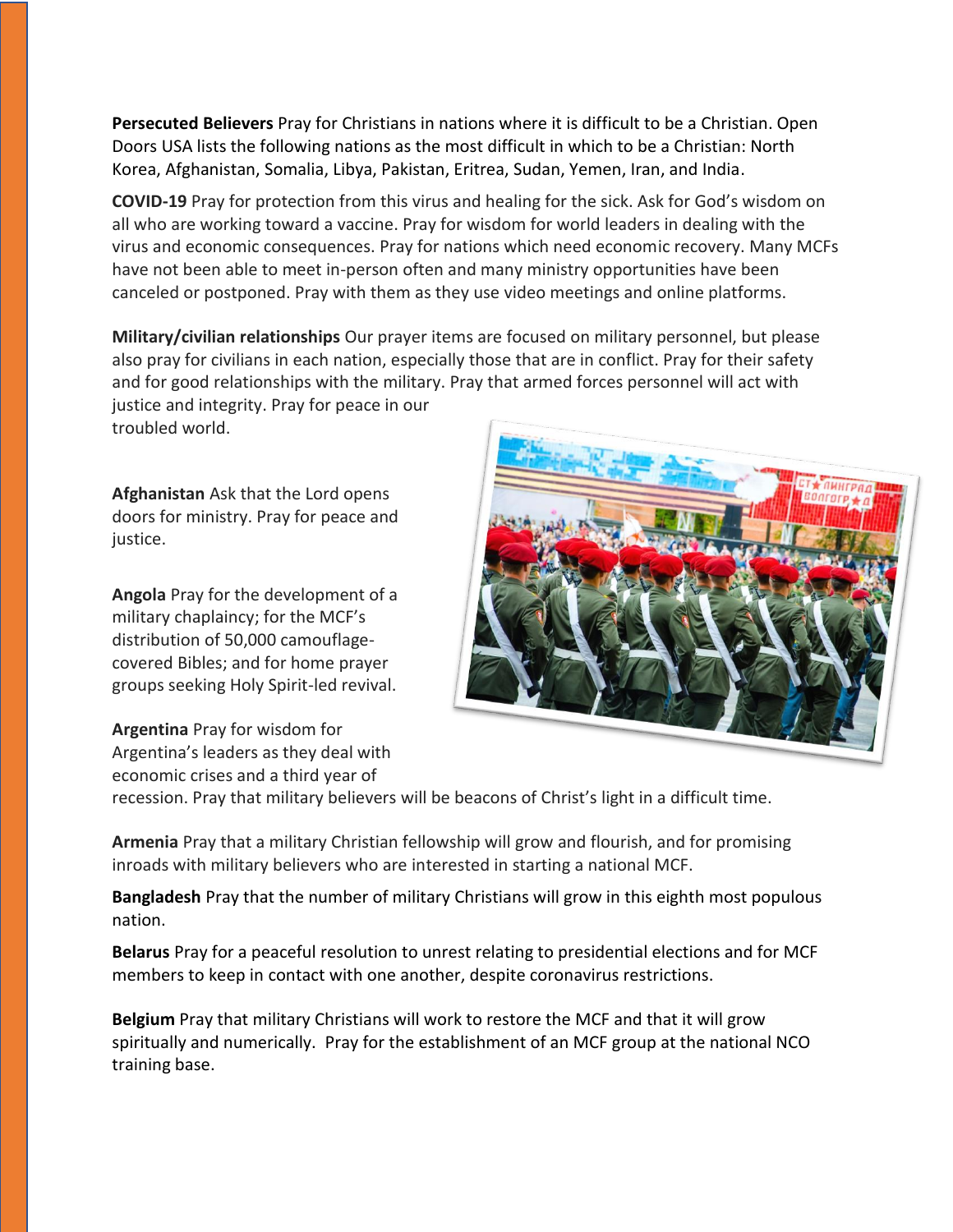

**Brazil** Pray for this large MCF's multitude of ministries. Pray as they adjust plans due to COVID-19, which hit Brazil hard and has taken the lives of several MCF members. Ask for God's leading as the MCF plans to host the AMCF World Conference in 2024.

**Burkina Faso** Pray against terrorism, which has significantly increased. Pray for wisdom for military Christians in the small MCF which faces great challenges in the current spiritual warfare.

**Cameroon** Ask for discernment, wisdom, and restraint by leaders and government and separatist forces; pray for guidance for military believers.

**Cape Verde** Pray for the MCF's growth and unity, and for its leaders. Thank God for a current open door and pray for increased outreach to uniformed personnel (military, police, and firefighters).

**Central American Region** Pray for encouragement for MCF leaders and spouses who meet electronically by Zoom every week. Pray for wisdom for national leaders in facing the pandemic despite a shortage of health care professionals and an outbreak of dengue fever. Chad Pray for God's guidance as military Christians reach out, cooperate, and deal with government restrictions. Pray against terrorist-inspired misunderstandings and attacks.

**China** Pray that China's leaders will turn to Jesus. Pray that discipling relationships in China will grow deeper. Ask that Chinese students in the U.S. hear about Christ and find meaning in Him. Pray that one day there will be large numbers of military Christians in this, the most populous nation on earth.

**Colombia** Pray with the MCF's leaders and members as they share Christ in a nation that has been hit hard by COVID-19. Pray for their outreach to younger armed forces personnel.

**Cuba** Pray that military Christians will one day have full religious freedom.

**Democratic Republic of Congo (DRC)** Pray for peace, justice, and cooperation between ethnic groups. Pray against violence and that food supplies will reach the hungry. Pray for efforts to distribute a Bible in a language many military personnel speak -- Lingala.

**Denmark** Pray that military believers will be successful in revitalizing this military Christian fellowship.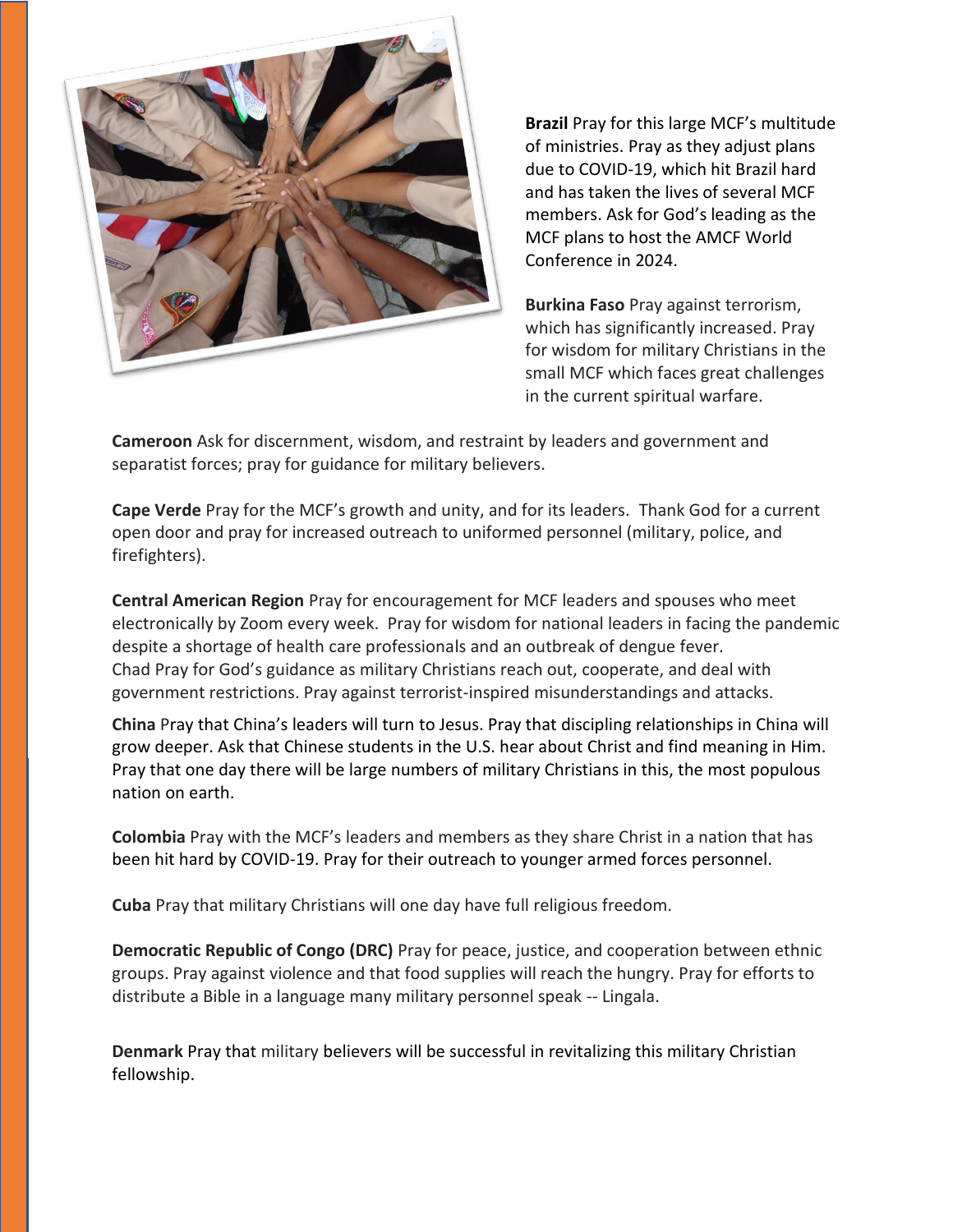**Egypt** Pray that one day Christianity in Egypt's armed forces will flourish.

**Ethiopia** Pray that the number of military Christians will increase greatly in this nation.

**France** Pray for this nation, which has been hard-hit by the coronavirus. Pray that military believers will share Christ's hope with others.

**Germany** Pray that young military personnel will join the MCF and work in unity with MCF leaders to reach their nation for Christ. Pray for their ministry outreach to other nations.



**Ghana** Pray for peaceful elections in December and that the MCF will grow to include ministry to all security forces branches.

Guinea Bissau Pray for the MCF's continued dedication to Christ and for more members. Lift up plans to build a fellowship center, and pray for political stability, economic growth, eradication of poverty, and strong restraint on social corruption.

**India** Pray for unity, spiritual growth, and increased ministry for India's MCF. Pray that its members will be wise and safe in sharing Christ and pray in particular for commanding officers who follow Christ. Pray for India's work against COVID-19.

**Indonesia** Pray for economic recovery from COVID-19 and healing for all sick. Ask that military believers share Christ's care and love faithfully.

**Italy** Pray as the nation recovers from the first wave of COVID-19. Ask that military personnel have success in sharing Christ with others, and for recognition of the MCF, which will open the doors to wider ministry.

**Iran** Pray that the good news of Christ will spread throughout this nation and for the invisible church there, which is growing despite persecution from national leaders.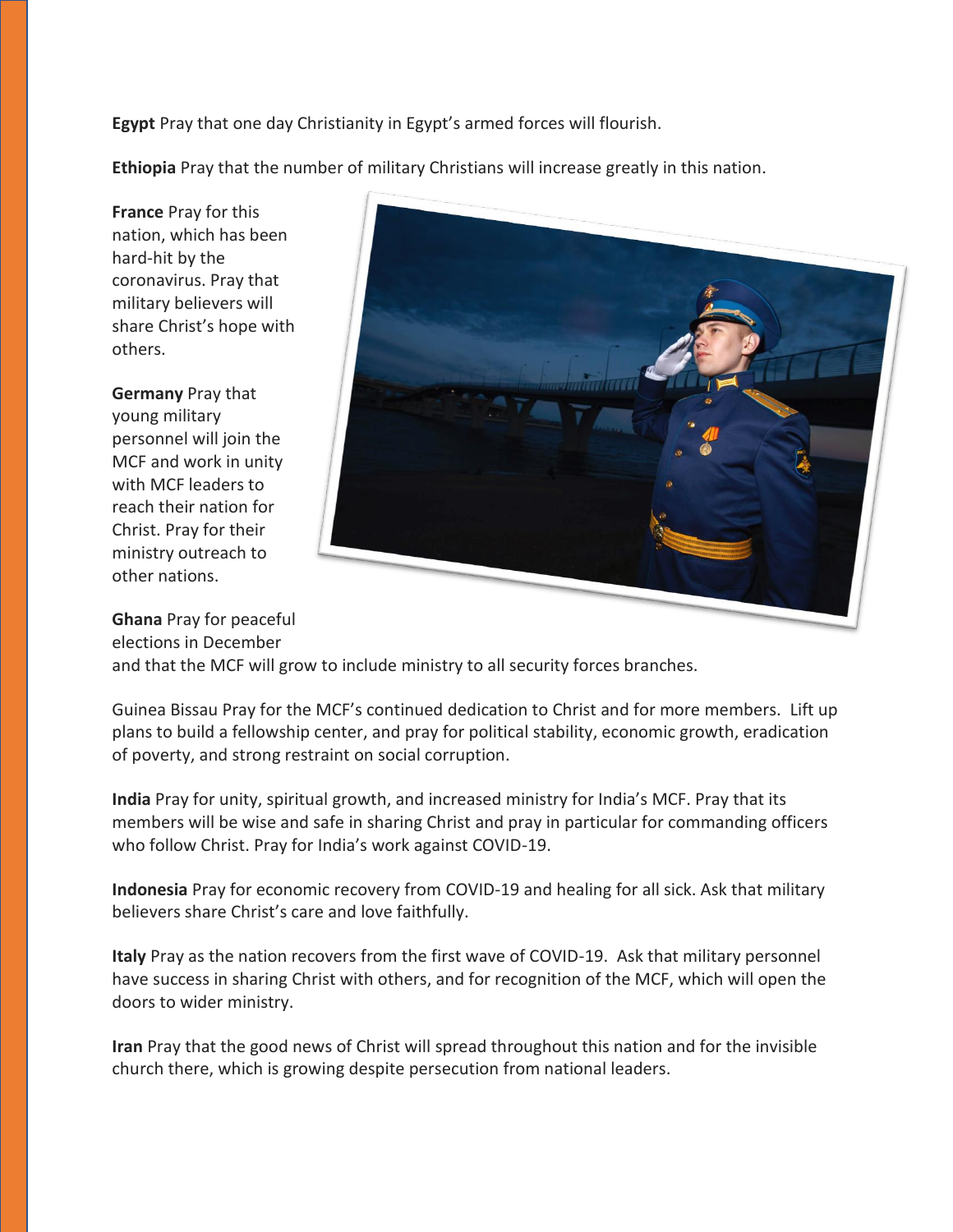

**Iraq** Pray for peaceful and wise decisions by Iraq's political and military leaders.

**Japan** Pray for an increase in size for this nation's small MCF. Pray that Christ's love will draw many military personnel to Him.

**Kazakhstan** Pray that the number of military believers in this Central Asian nation will grow.

**Kyrgyzstan** Pray for Christians in this nation, who are approximately 15% of the population. Pray for full religious freedom and safety for believers, especially those who are facing persecution for their stand on the truth of the Gospel.

**Maldives** Pray for religious freedom in this closed country and for the formation of an MCF.

**Mali** Ask for wisdom for military believers to help diverse ethnic communities work together.

**Mexico** Pray for the expansion of fellowship for military believers. Give thanks for opening up opportunities to reach the military with the Gospel, and for increased governmental tolerance.

**Moldova** Pray for vision and stamina for MCF leaders as they hold video meetings and provide discipleship for MCF leaders in Moldova, Central Asia, and Russia's Far East.

**Mozambique** Pray for spiritual growth of MCF members and continued dedication to the Lord's work. Pray for wisdom in dealing with COVID-19 and against hostilities that have killed hundreds of people.

**Nepal** Pray for strong military families that remain spiritually vigilant in stressful times. The MCF hasn't been able to meet often physically – pray for their increasing use of electronic communications and ongoing ministries.

**Niger** Pray for an end to terrorist activities and that they will be put to shame and confusion. Nigeria Pray against terrorism and for peace. Ask for wisdom for military/para-military believers to defuse problems. Pray that God will block all who would subjugate, dispossess, or kill Christians. Pray for righteous leaders.

**North Korea** Pray for freedom for this nation's citizens. Pray that leaders will abandon their pursuit of nuclear weapons. Pray for the North Koreans who suffered due to recent typhoons.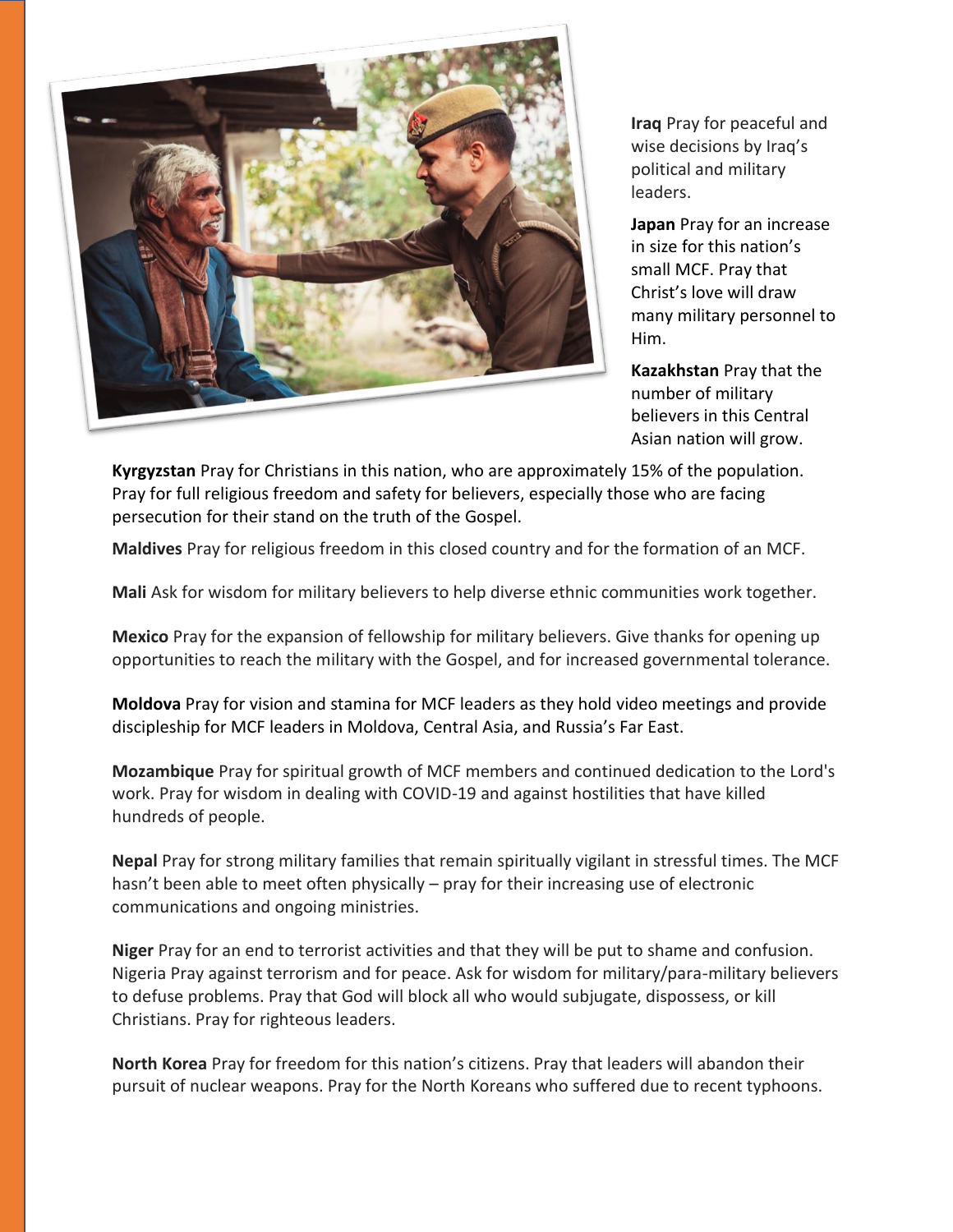**Pakistan** Pray that the number of military believers will increase in this nation, which is 97% Muslim.

**Philippines** Pray for security and safety during recent terrorism spikes; for terrorists to surrender to the Lord; and for protection of medical, military, and police personnel. Ask for open doors to establish an effective chaplaincy that will minister to the needs of military and their families.

**Peru** Pray as this nation battles increasing COVID-19 cases. Ask that MCF leaders and members remain strong in their faith.

**Portugal** Pray for God-led government decisions regarding the chaplaincy and chaplain appointments.

**Romania** Pray that MCF members will help bring many military personnel to Christ. Ask for wisdom in ministry efforts and protection against COVID-19 for MCF members and families.

**Russia** Pray for inperson and online MCF meetings to bless the spiritual lives of participants. Pray for the wideranging work being carried out



for military personnel and God's kingdom, and for spiritual unity of MCF members spread across the vast nation. Pray for safety of soldiers on the frontline of the Russia/Ukraine conflict, and for establishment of a just peace in the region.

**Sao Tome** Pray for potential MCF leaders as God uses them to spread the Gospel; pray for continued evangelism in the barracks and for official recognition of the MCF.

**Somalia** Pray for victory against terrorism and strength for military Christians.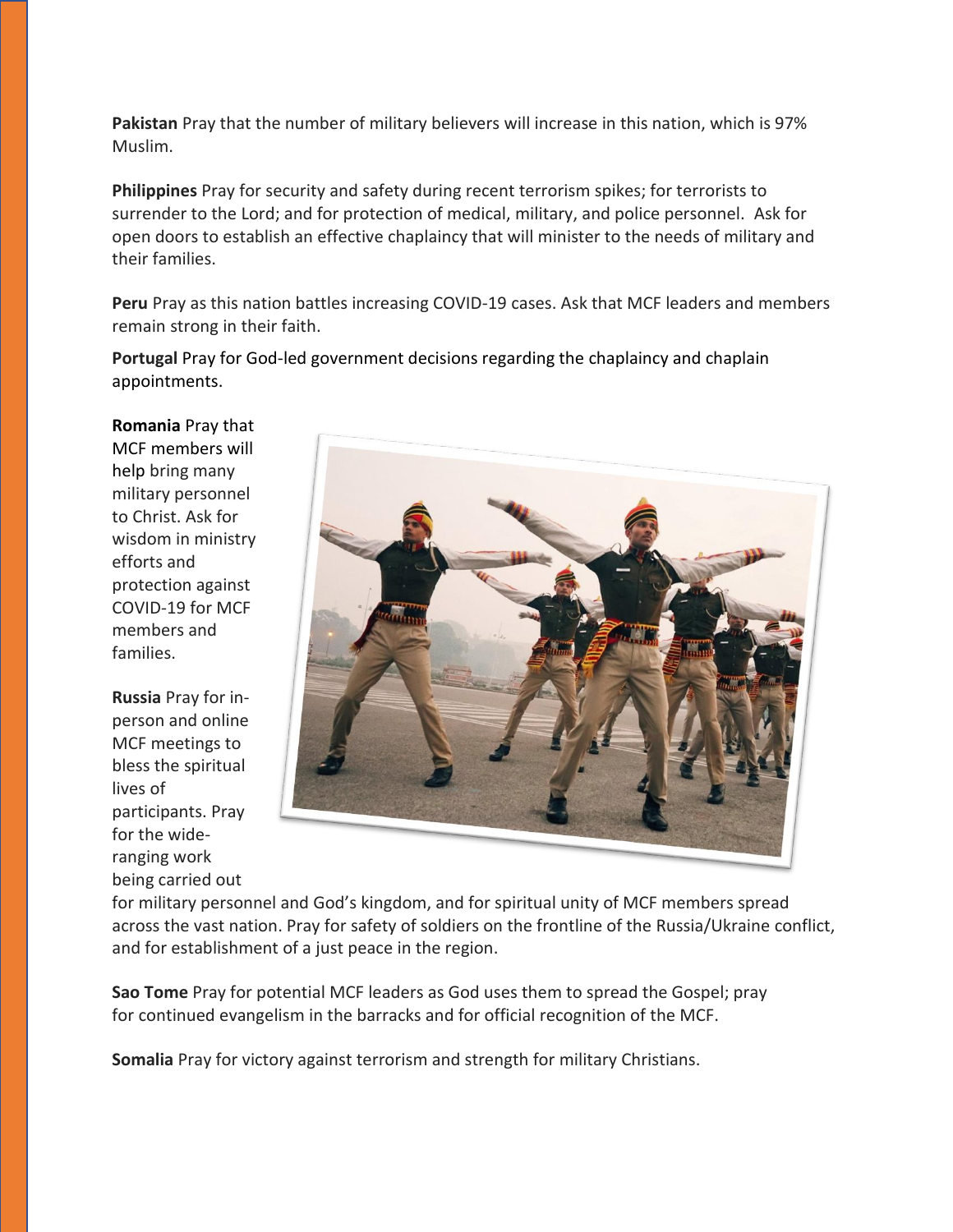**South Africa** Pray for the MCF to be able to unify all groups; for encouragement of members; for strengthening ties between the MCF and military chaplaincy; for godly leadership at all levels; and for protection for military people and families.



**South Asia Region** Pray for safety/health of all armed forces and their families who work to prevent the spread of COVID-19. Pray for recovery from economic crises and unemployment in most nations in the region.

**South Korea** Pray for Koreans suffering from the recent re-spread of COVID-19, and for the outreach of the Korean MCF, which supports many other MCFs

in the region. Pray for Mission Support Organization's training for foreign military students in November.

**Spain** Pray for unity and guidance for military believers and against a second wave of COVID.

**Sri Lanka** Ask for continued integrity for military believers and wisdom in sharing Christ.

**Sudan** Pray for safety of Christians in this nation, which is primarily Muslim, and that recent changes in the country's constitution will open doors for more Christian witness and outreach.

**Thailand** Pray for the growth of this MCF and for perseverance for military Christians.

**Ukraine** Pray for ministry to soldiers on the frontline of the Ukraine/Russia conflict; ask God for additional opportunities to serve military and widows during quarantine; and pray for continued outreach to injured soldiers in Kiev's military hospital.

**Venezuela** Pray for economic recovery after the collapse of Venezuela's oil industry. Pray for wisdom, moral courage, and strength for military believers.

**Vietnam** Pray for wisdom, safety, and spiritual strength for military Christians.